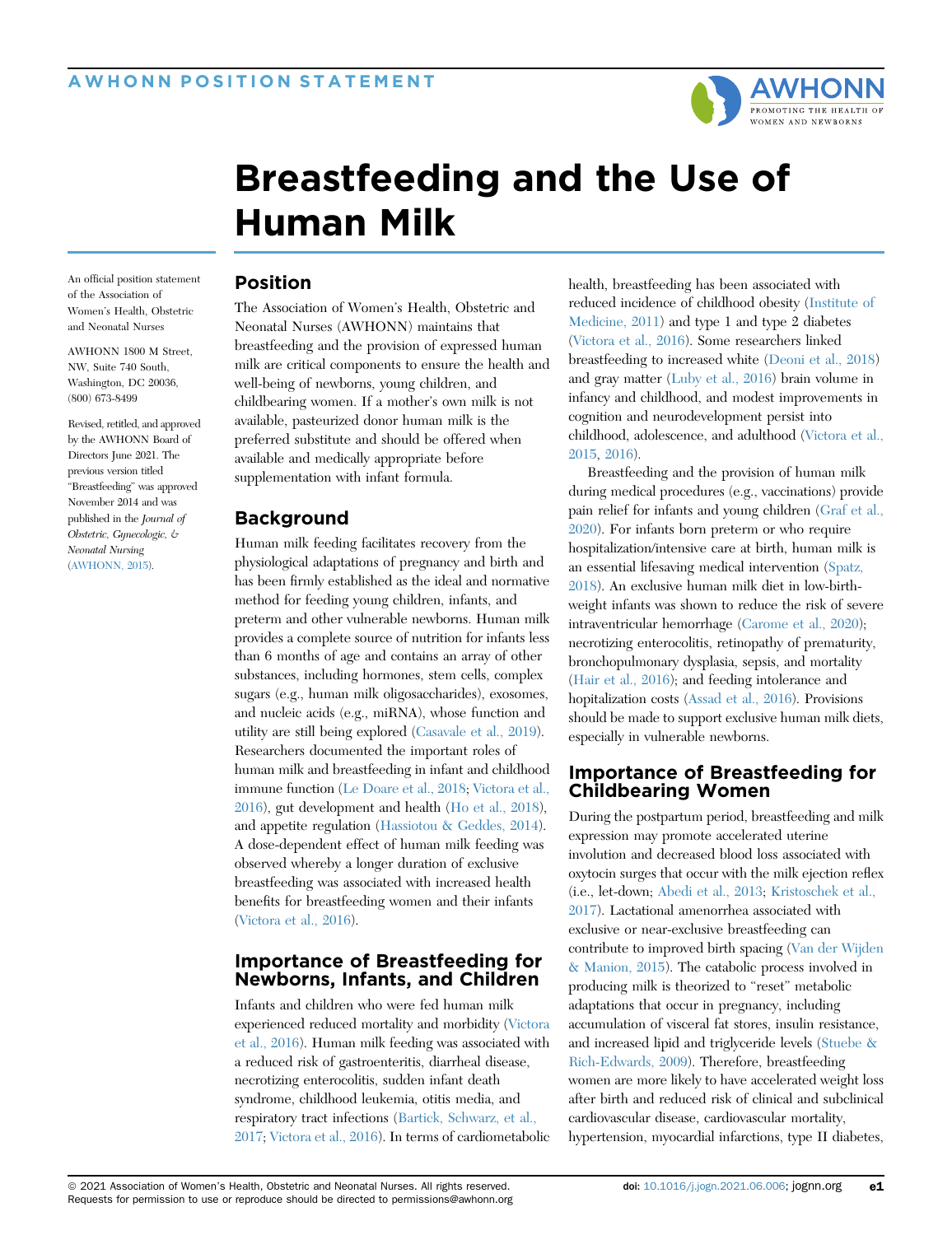and metabolic syndrome [\(McClure et al., 2012a,](#page-3-15) [2012b;](#page-3-16) [Natland](#page-4-5) [Fagerhaug et al., 2013;](#page-4-5) [Perrine et al., 2016](#page-4-6)). Breastfeeding has also been linked with reduced risk of breast cancer, ovarian cancer ([Victora et al., 2016\)](#page-4-0), and rheumatoid arthritis [\(Chen et al., 2015\)](#page-3-17).

# Benefits to Public Health

In many instances, breastfeeding saves costs for communities, government programs, employers, and families. In a cost analysis, [Bartick, Schwarz, et al. \(2017\)](#page-3-4) estimated that the costs of suboptimal breastfeeding in 2014 in the United States totaled more than \$18 billion when considering maternal and pediatric medical and nonmedical costs. A greater proportion of these cost and disease burdens were incurred by non-Hispanic Black and Hispanic families, who face greater systemic barriers to breastfeeding that White families ([Bartick, Jegier, et al., 2017](#page-3-18)).

When employers support breastfeeding, they experience reduced turnover rates and cost savings related to employee recruitment and training [\(U.S. Department of Health and Human Services, 2008\)](#page-4-7). Breastfeeding families may save money on formula, although some may require specific supplies and services to facilitate breastfeeding (e.g., electronic breast pumps, lactation consults; [Demirci, 2019](#page-3-19)). Direct breastfeeding is beneficial to the environment and does not require manufacturing plants, packaging, storage, transportation, or refrigeration; it generates no waste and is a renewable resource ([Save](#page-4-8) [the Children, 2012\)](#page-4-8).

# Achieving Equity

Disparities related to initiation, duration, and exclusivity of breastfeeding persist [\(Bartick, Jegier, et al., 2017;](#page-3-4) [Beauregard et al.,](#page-3-20) [2019\)](#page-3-20). Drivers of these disparities include systemic racism, bias, and inequitable access to lactation support and human milk feeding resources [\(Asiodu et al., 2017](#page-3-21); [Robinson et al., 2019\)](#page-4-9). Based on data from the 2011 Maternity Practices in Infant Nutrition and Care (mPINC) survey, [Lind et al. \(2014\)](#page-3-22) compared birth facilities in areas with greater than 12.2% Black residents to facilities in areas with less than or equal to 12.2% Black residents. These researchers found that facilities in areas with more Black residents were less likely to meet five of 10 mPINC indicators for recommended practices that support breastfeeding. The largest differences were related to early initiation of breastfeeding, limited use of breastfeeding supplements, and rooming-in ([Lind et al., 2014](#page-3-22)). Maternity care practices supportive of breastfeeding, such as the Baby-Friendly Hospital Initiative, are often limited in Black communities [\(Merewood et al., 2019\)](#page-4-10). As many as one in four women must return to work in 10 to 14 days after giving birth ([Van Niel et al., 2020\)](#page-4-11); therefore, lactation support in the workplace is critical to achieve duration and exclusivity goals. However, in California for example, Black and Hispanic women who were classified as low wage workers had less access to lactation support in their workplaces than White women in general [\(California](#page-3-23) [Pediatric Obesity Collaborative Improvement and Innovation](#page-3-23) [Network, 2020](#page-3-23)). Disparities were even more pronounced when primary language and income were taken into consideration: higher wage earners and those whose primary language was English were

more likely to have access to vital lactation support and accommodations in the workplace ([California Pediatric Obesity](#page-3-23) [Collaborative Improvement and Innovation Network, 2020](#page-3-23)).

In addition, lactation support and human milk feeding resources for individuals who do not identify as cisgender or heterosexual and their families are significantly limited. The use of a patient's preferred pronoun and terminology is an important aspect of respectful care and aligns with efforts to create more equitable health care environments ([Dinour, 2019](#page-3-24); [MacDonald](#page-3-25) [et al., 2016](#page-3-25); [Spatz, 2020](#page-4-12); [Walks, 2018\)](#page-4-13). Systemic and structural barriers need to be addressed to ensure the most marginalized populations have access to the benefits associated with human milk feeding.

## The Role of the Nurse

Nurses in a wide range of roles and practice settings facilitate informed decision-making by providing assistance, support, and education that advances the scientific knowledge on breastfeeding before and after birth, and they link parents to breastfeeding resources. Nurses should acquire knowledge and demonstrate the competence needed to provide consistent, evidence-based information to support human milk feeding for all families during the preconception, prenatal, and postpartum periods. In addition, consultation with a clinician with appropriate expertise (e.g., an International Board Certified Lactation Consultant [IBCLC]) should be available.

All parents have the right to equitable, culturally sensitive, gender-affirming breastfeeding support, and nurses should be prepared to address cultural issues related to human milk feeding in the populations they serve. Nurses should provide parents with unbiased, evidence-based information about the risks and benefits of various feeding options to facilitate informed decision-making. When the safety of human milk feeding is in question because of the dyad's medical conditions, medications, supplements, or diet, nurses should share current, evidence-based resources and/or refer parents to professionals with relevant clinical expertise (e.g., lactation consultant, pharmacologist, pediatrician) as needed. If parents or other health care providers believe that breastfeeding or human milk feeding is contraindicated when evidence indicates otherwise (e.g., smoking cigarettes or after anesthesia), nurses should clarify current recommendations and supporting rationale.

## Recommendations

Beyond direct clinical care, nurses should capitalize on opportunities to advocate for breastfeeding families through programmatic and policy work, research and quality improvement initiatives, and industry and health system innovations. AWHONN urges members to engage with initiatives that facilitate and build capacity within existing, effective breastfeeding support systems and to lead new breastfeeding support initiatives where no infrastructure currently exists or is not serving the needs of the community.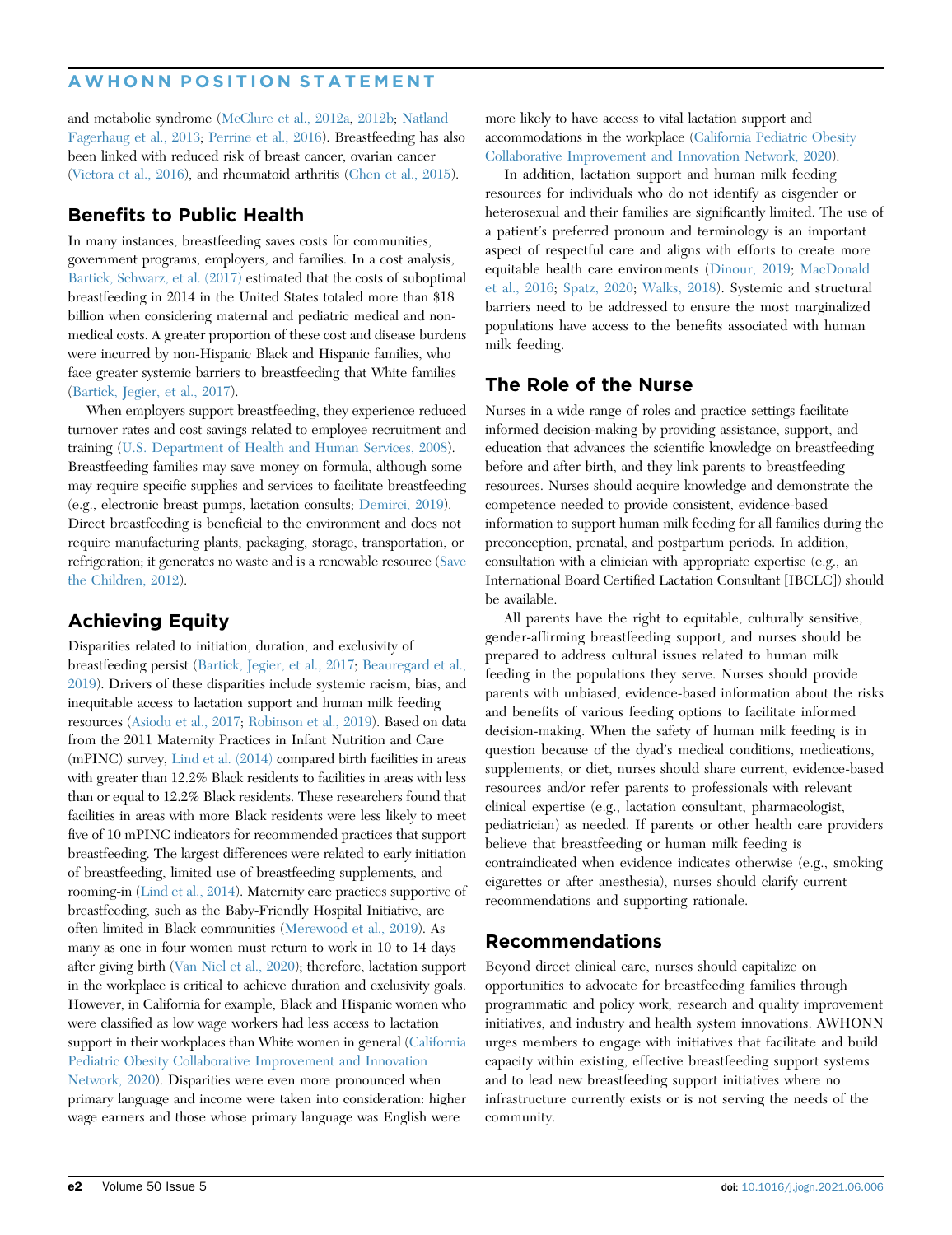## Strategies to Protect and Promote Human Milk Feeding and Breastfeeding

- Increase adoption and integration of legislation that supports the right to breastfeed or express milk whenever, wherever, and in any manner desired (e.g., covered or uncovered).
- Expand current legislation that provides protected time and space to breastfeed or express milk in the workplace.
- Advance state or local legislation that endorses breastfeeding/lactation friendly workplaces and childcare centers and incentivize such programs for business owners.
- Expand legislation that provides paid parental leave to mirror national/international benchmarks set for breastfeeding duration.
- Ensure local/state laws allow exemption from jury duty or an option to defer service for up to one year during lactation.
- Increase funding for effective breastfeeding support programs and tracking/monitoring systems.
- Increase funding for public health initiatives aimed at normalizing breastfeeding especially for populations with historically low rates of breastfeeding. This includes advertisements and incorporation of breastfeeding/ lactation education, including basic physiology, into health and biology courses in elementary, middle, and high schools.
- Expand insurance coverage for lactation services (IBCLCs, breastfeeding counselors) and lactation supplies.
- Expand insurance coverage in public and private markets for pasteurized donor human milk for medically fragile or vulnerable infants and for well-infants who require brief periods of supplementation (e.g., bridge milk).
- Provide unbiased information on the risks, benefits, and safety of informal milk sharing for families who are considering or are engaged in the practice [\(American](#page-3-26) [Academy of Nursing, 2016;](#page-3-26) [McNally & Spatz, 2020](#page-3-27); [Palmquist & Doehler, 2016](#page-4-14)).

## Strategies to Ensure Equity and Social Justice in Human Milk Feeding and **Breastfeeding**

- Develop legislation and policy to acknowledge how structural racism affects breastfeeding support and include actionable steps to dismantle it.
- Ensure that all nurses and other health care providers receive education on structural racism, anti-racism, and bias during all levels of clinical training and practice.
- Support programs and initiatives to diversify the current nursing, lactation, and health care workforce.
- Establish equitable systems to improve the quality of lactation support that incorporate the voices and experiences of members of marginalized and oppressed groups.

 Collaborate with other health care providers and systems to develop plans to support breastfeeding for incarcerated women.

### Nursing Education and Leadership in Lactation Science

- Expand current clinical and didactic nursing education curricula at all levels to include lactation physiology, basic breastfeeding principles and management, and the effects of disparity on human milk feeding.
- Offer and incentivize opportunities within healthcare institutions for perinatal nurses to receive in-depth training in lactation science through continuing education or certification.
- In spaces where lactation experts and advocates from nursing or other disciplines have been systematically excluded, under-valued, or underrepresented, build new inclusive and collaborative infrastructure. Create opportunities to increase the visibility of significant nursing contributions to the lactation field.

## Research and Innovation in Lactation and Human Milk Feeding

- Increase funding for research on breastfeeding and the use of human milk.
- Build infrastructure for collaborations between community organizations, research institutions, and ethical industry partners to accelerate the pace of discovery and new applications in human milk science.

## Summary

AWHONN recognizes breastfeeding as a public health priority and one of the most important health behaviors that affects morbidity and mortality among women and children. Given the health benefits and significance of human milk feedings for mother-child dyads, systemic and structural barriers such as racism,

discrimination, bias, and inequitable access to lactation support and human milk feeding resources, should be addressed to ensure that all women have access to the support needed to reach their infant feeding goals. Nurses are uniquely positioned to drive innovation and reform in human milk feeding science, policy, and support infrastructures.

# Acknowledgement

AWHONN gratefully acknowledges Jill Demirci, PhD, RN, IBCLC, Ifeyinwa Asiodu, PhD, RN, IBCLC, and Diane Spatz, PhD, RN-BC, FAAN, who contributed to portions of this revised position statement.

# Notes on Terminology

The term "breastfeeding" is used herein and is meant to acknowledge and encompass the act of feeding one's child one's own milk by any method. "Chestfeeding" and "body feeding" may be preferred terms for some people, including transgender and gender nonbinary individuals. Although the words"woman," "women," and "mother" are used herein, AWHONN recognizes the existence of diverse gender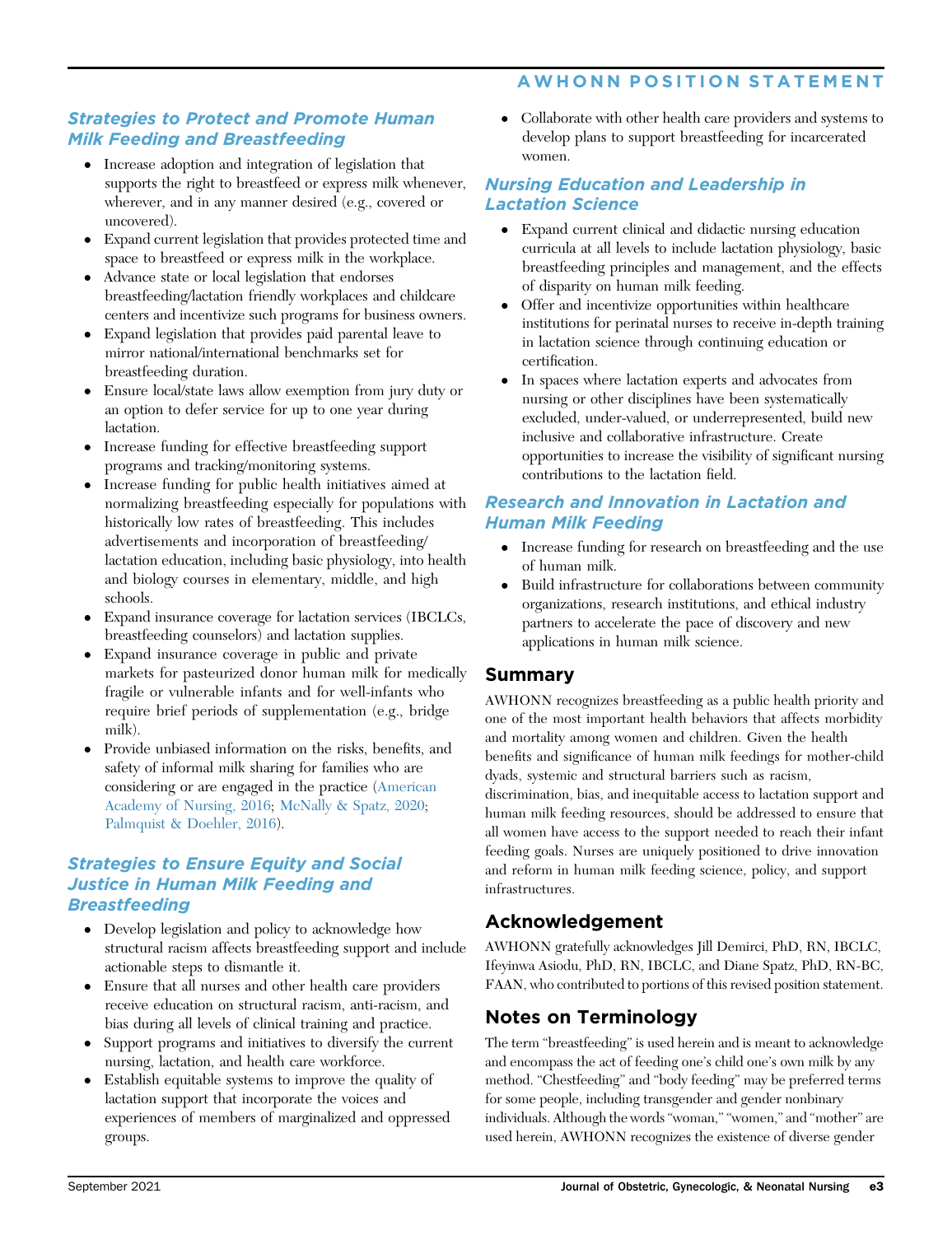identities. To provide appropriate, respectful, and sensitive care, the health care provider should always ask individuals what words they use to describe themselves, their bodies, and their health care practices.

Check for updates

#### References

- <span id="page-3-12"></span>Abedi, P., Jahanfar, S., & Namvar, F. (2013). Nipple stimulation or breastfeeding for preventing postpartum haemorrhage in the third stage of labour. Cochrane Database of Systematic Reviews. [https://doi.org/10.](https://doi.org/10.1002/14651858.CD010845) [1002/14651858.CD010845](https://doi.org/10.1002/14651858.CD010845)
- <span id="page-3-26"></span>American Academy of Nursing. (2016). Position statement regarding use of informally shared human milk. Nursing Outlook, 64(1), 98–102. [https://](https://doi.org/10.1016/j.outlook.2015.12.004) [doi.org/10.1016/j.outlook.2015.12.004](https://doi.org/10.1016/j.outlook.2015.12.004)
- <span id="page-3-21"></span>Asiodu, I. V., Waters, C. M., Dailey, D. E., & Lyndon, A. (2017). Infant feeding decision-making and the influences of social support persons among first-time African American mothers. Maternal and Child Health Journal, 21(4), 863–872. <https://doi.org/10.1007/s10995-016-2167-x>
- <span id="page-3-11"></span>Assad, M., Elliott, M. J., & Abraham, J. H. (2016). Decreased cost and improved feeding tolerance in VLBW infants fed an exclusive human milk diet. Journal ofPperinatology, 36(3), 216–220. [https://doi.org/10.1038/jp.](https://doi.org/10.1038/jp.2015.168) [2015.168](https://doi.org/10.1038/jp.2015.168)
- <span id="page-3-14"></span>Association of Women's Health, Obstetric and Neonatal Nurses. (2015). Breastfeeding: AWHONN position statement. Journal of Obstetric, Gynecologic, & Neonatal Nursing, 44(1), 145–150. [https://doi.org/1](https://doi.org/10.1111/1552-6909.12530) [0.1111/1552-6909.12530](https://doi.org/10.1111/1552-6909.12530)
- <span id="page-3-4"></span>Bartick, M. C., Jegier, B. J., Green, B. D., Schwarz, E. B., Reinhold, A. G., & Stuebe, A. M. (2017). Disparities in breastfeeding: Impact on maternal and child health outcomes and costs. Journal of Pediatrics, 181, 49–55 e46. <https://doi.org/10.1016/j.jpeds.2016.10.028>
- <span id="page-3-18"></span>Bartick, M. C., Schwarz, E. B., Green, B. D., Jegier, B. J., Reinhold, A. G., Colaizy, T. T., & Stuebe, A. M. (2017). Suboptimal breastfeeding in the United States: Maternal and pediatric health outcomes and costs. Maternal  $\psi$ Child Nutrition, 13(1), e12366. <https://doi.org/10.1111/mcn.12366>
- <span id="page-3-20"></span>Beauregard, J. L., Hamner, H. C., Chen, J., Avila-Rodriguez, W., Elam-Evans, L. D., & Perrine, C. G. (2019). Racial disparities in breastfeeding initiation and duration among U.S. infants born in 2015. Morbidity and Mortality Weekly Report, 68(34), 745–748. [https://doi.org/10.15585/](https://doi.org/10.15585/mmwr.mm6834a3) [mmwr.mm6834a3](https://doi.org/10.15585/mmwr.mm6834a3)
- <span id="page-3-23"></span>California Pediatric Obesity Collaborative Improvement and Innovation Network. (2020). Lactation support for low-wage workers. [http://www.](http://www.calwic.org/wp-content/uploads/2020/12/Lactation-Accommodation-Brief-201210.pdf) [calwic.org/wp-content/uploads/2020/12/Lactation-Accommodation-](http://www.calwic.org/wp-content/uploads/2020/12/Lactation-Accommodation-Brief-201210.pdf)[Brief-201210.pdf](http://www.calwic.org/wp-content/uploads/2020/12/Lactation-Accommodation-Brief-201210.pdf)
- <span id="page-3-9"></span>Carome, K., Rahman, A., & Parvez, B. (2020). Exclusive human milk diet reduces incidence of severe intraventricular hemorrhage in extremely low birth weight infants. Journal of Perinatology. [https://doi.org/10.1038/](https://doi.org/10.1038/s41372-020-00834-5) [s41372-020-00834-5](https://doi.org/10.1038/s41372-020-00834-5)
- <span id="page-3-0"></span>Casavale, K. O., Ahuja, J. K. C., Wu, X., Li, Y., Quam, J., Olson, R., & Lynch, C. J. (2019). NIH workshop on human milk composition: Summary and visions. American Journal of Clinical Nutrition, 110(3), 769–779. [https://](https://doi.org/10.1093/ajcn/nqz123) [doi.org/10.1093/ajcn/nqz123](https://doi.org/10.1093/ajcn/nqz123)
- <span id="page-3-17"></span>Chen, H.,Wang, J., Zhou,W., Yin, H., &Wang, M. (2015). Breastfeeding and risk of rheumatoid arthritis: A systematic review and metaanalysis. Journal of Rheumatology, 42(9), 1563–1569. <https://doi.org/10.3899/jrheum.150195>
- <span id="page-3-6"></span>Deoni, S., Dean, D., 3rd, Joelson, S., O'Regan, J., & Schneider, N. (2018). Early nutrition influences developmental myelination and cognition in

infants and young children. Neuroimage, 178, 649–659. [https://doi.org/10.](https://doi.org/10.1016/j.neuroimage.2017.12.056) [1016/j.neuroimage.2017.12.056](https://doi.org/10.1016/j.neuroimage.2017.12.056)

- <span id="page-3-19"></span>Demirci, J. (2019). The rise and coming of age of the electric breast pump. Journal of Perinatal and Neonatal Nursing, 33(4), 288–290. [https://doi.org/](https://doi.org/10.1097/JPN.0000000000000433) [10.1097/JPN.0000000000000433](https://doi.org/10.1097/JPN.0000000000000433)
- <span id="page-3-24"></span>Dinour, L. M. (2019). Speaking out on "breastfeeding" terminology: Recommendations for gender-inclusive language in research and reporting. Breastfeeding Medicine, 14(8), 523–532. [https://doi.org/10.](https://doi.org/10.1089/bfm.2019.0110) [1089/bfm.2019.0110](https://doi.org/10.1089/bfm.2019.0110)
- <span id="page-3-8"></span>Graf, T., Duffey, E., & Spatz, D. (2020). Development of an interprofessional policy on the use of human milk and breastfeeding for pain relief. Advances in Neonatal Care. Advance online publication. [https://doi.org/](https://doi.org/10.1097/anc.0000000000000793) [10.1097/anc.0000000000000793](https://doi.org/10.1097/anc.0000000000000793)
- <span id="page-3-10"></span>Hair, A. B., Peluso, A. M., Hawthorne, K. M., Perez, J., Smith, D. P., Khan, J. Y., & Abrams, S. A. (2016). Beyond necrotizing enterocolitis prevention: Improving outcomes with an exclusive human milk–based diet. Breastfeeding Medicine, 11(2), 70–74. [https://doi.org/10.1089/bfm.2015.](https://doi.org/10.1089/bfm.2015.0134) [0134](https://doi.org/10.1089/bfm.2015.0134)
- <span id="page-3-3"></span>Hassiotou, F., & Geddes, D. T. (2014). Programming of appetite control during breastfeeding as a preventative strategy against the obesity epidemic. Journal of Human Lactation, 30(2), 136-142. [https://doi.org/10.](https://doi.org/10.1177/0890334414526950) [1177/0890334414526950](https://doi.org/10.1177/0890334414526950)
- <span id="page-3-2"></span>Ho, N. T., Li, F., Lee-Sarwar, K. A., Tun, H. M., Brown, B. P., Pannaraj, P. S., & Kuhn, L. (2018). Meta-analysis of effects of exclusive breastfeeding on infant gut microbiota across populations. Nature Communications, 9(1), 1–13. <https://doi.org/10.1038/s41467-018-06473-x>
- <span id="page-3-5"></span>Institute of Medicine. (2011). Early childhood obesity prevention policies: Goals, recommendations, and potential actions. [https://www.ncbi.nlm.nih.](https://www.ncbi.nlm.nih.gov/pmc/articles/PMC3262615/) [gov/pmc/articles/PMC3262615/](https://www.ncbi.nlm.nih.gov/pmc/articles/PMC3262615/)
- <span id="page-3-13"></span>Kristoschek, J. H., Moreira de Sá, R. A., Silva, F. C. D., & Vellarde, G. C. (2017). Ultrasonographic evaluation of uterine involution in the early puerperium. Revista Brasileira de Ginecologia e Obstetrícia, 39(4), 149– 154. <https://doi.org/10.1055/s-0037-1601418>
- <span id="page-3-1"></span>Le Doare, K., Holder, B., Bassett, A., & Pannaraj, P. S. (2018). Mother's milk: A purposeful contribution to the development of the infant microbiota and immunity. Frontiers in Immunology, 28(9), 361. [https://doi.org/10.](https://doi.org/10.3389/fimmu.2018.00361) 3389/fi[mmu.2018.00361](https://doi.org/10.3389/fimmu.2018.00361)
- <span id="page-3-22"></span>[Lind, J. N., Perrine, C. G., Li, R., Scanlon, K. S., & Grummer-Strawn, L. M.](http://refhub.elsevier.com/S0884-2175(21)00116-7/sref21) [\(2014\). Racial disparities in access to maternity care practices that support](http://refhub.elsevier.com/S0884-2175(21)00116-7/sref21) [breastfeeding - United States, 2011.](http://refhub.elsevier.com/S0884-2175(21)00116-7/sref21) Morbidity and Mortality Weekly [Report, 63](http://refhub.elsevier.com/S0884-2175(21)00116-7/sref21)(33), 725–728.
- <span id="page-3-7"></span>Luby, J. L., Belden, A. C., Whalen, D., Harms, M. P., & Barch, D. M. (2016). Breastfeeding and childhood IQ: The mediating role of gray matter volume. Journal of the American Academy of Child  $\phi$ Adolescent Psychiatry, 55(5), 367–375. [https://doi.org/10.1016/j.jaac.](https://doi.org/10.1016/j.jaac.2016.02.009) [2016.02.009](https://doi.org/10.1016/j.jaac.2016.02.009)
- <span id="page-3-25"></span>MacDonald, T., Noel-Weiss, J., West, D., Walks, M., Biener, M., Kibbe, A., & Myler, E. (2016). Transmasculine individuals' experiences with lactation, chestfeeding, and gender identity: A qualitative study. BMC Pregnancy  $\phi$ Childbirth, 16, 106. <https://doi.org/10.1186/s12884-016-0907-y>
- <span id="page-3-15"></span>McClure, C. K., Catov, J. M., Ness, R. B., & Schwarz, E. B. (2012a). Lactation and maternal subclinical cardiovascular disease among premenopausal women. American Journal of Obstetrics and Gynecology, 207(1), 46.e41- 48. [https://doi.org/10.1016/j.ajog.2012.04.030](https://doi.org/10.1186/s12884-016-0907-y)
- <span id="page-3-16"></span>McClure, C. K., Catov, J., Ness, R. B., & Schwarz, E. B. (2012b). Maternal visceral adiposity by consistency of lactation. Matern Child Health J, 16(2), 316–321. <https://doi.org/10.1007/s10995-011-0758-0>
- <span id="page-3-27"></span>McNally, D., & Spatz, D. L. (2020). Mothers who engage in long-term informal milk sharing. American Journal of Maternal Child Nursing, 45(6), 338–343. <https://doi.org/10.1097/nmc.0000000000000660>